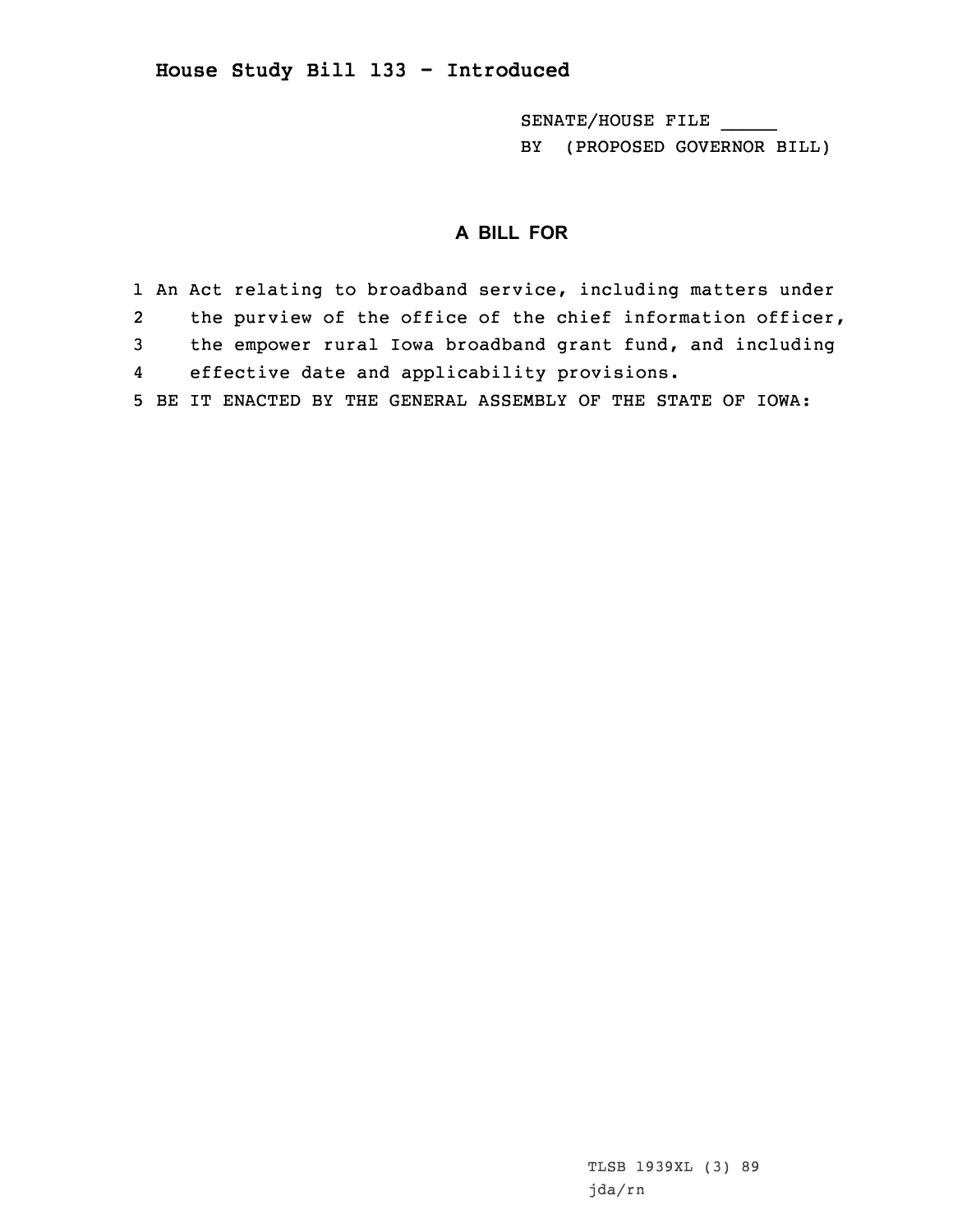1 Section 1. Section 8B.1, subsections 5, 13, and 14, Code 2 2021, are amended to read as follows:

 5. *"Facilitate"* means <sup>a</sup> communication service provider's ability to provide broadband service at or above the download and upload speeds specified in the definition of targeted service area in this [section](https://www.legis.iowa.gov/docs/code/2021/8B.1.pdf) or section 8B.11, subsection 5, paragraph *"a"*, if applicable, to <sup>a</sup> home, farm, school, or business within <sup>a</sup> commercially reasonable time and at <sup>a</sup> commercially reasonable price upon request by <sup>a</sup> consumer. 13. *"Targeted service area"* means any of the following: 11 *a.* A United States census bureau census block located in this state, including any crop operation located within the census block, or other geographic unit the office sets by rule, within which no communications service provider offers or facilitates broadband service at or above the tier 1, tier 16 2, or tier 3 download and upload speeds identified by the federal communications commission pursuant to section 706 of 18 the federal Telecommunications Act of 1996, as amended. As used in this subsection: (1) *"Tier <sup>1</sup>"* means <sup>a</sup> minimum download speed of less than

21 twenty-five megabits per second and <sup>a</sup> minimum upload speed of 22 less than three megabits per second.

 (2) *"Tier <sup>2</sup>"* means <sup>a</sup> minimum download speed of greater than or equal to twenty-five megabits per second but less than fifty megabits per second and <sup>a</sup> minimum upload speed of greater than or equal to three megabits per second.

27 (3) *"Tier <sup>3</sup>"* means <sup>a</sup> minimum download speed of greater than 28 or equal to fifty megabits per second but less than eighty 29 megabits per second.

 *b.* Any geographic area, as the office sets by rule, that is materially underserved by broadband service such that 32 the download and upload speeds identified by the federal communications commission pursuant to section 706 of the federal Telecommunications Act of 1996, as amended, of the 35 broadband service in the geographic area tier 1, tier 2,

-1-

LSB 1939XL (3) 89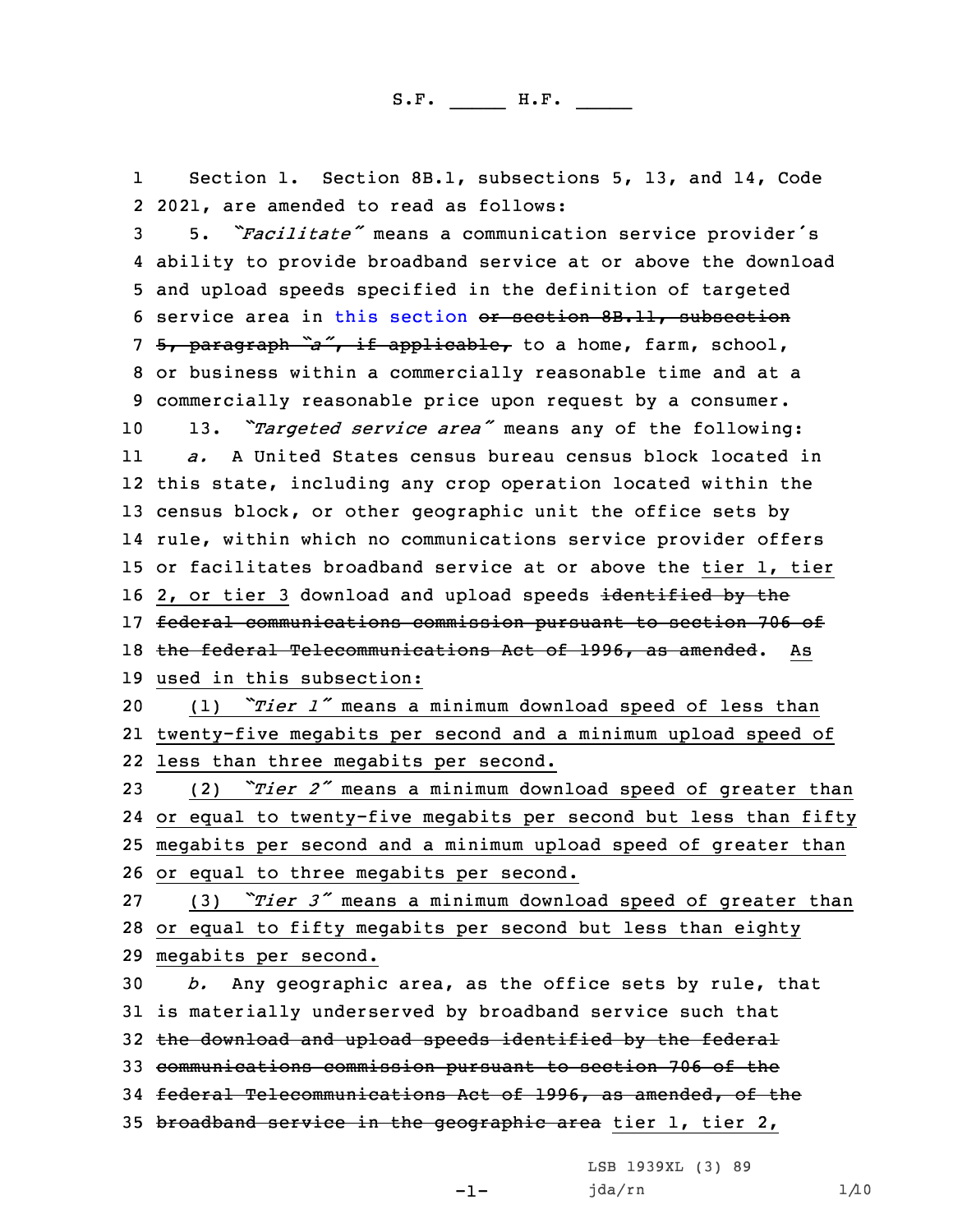and tier 3 download and upload speeds are not meaningfully available. The office's power to determine the geographic area by rule under this paragraph includes the power to define and interpret standards as to whether <sup>a</sup> geographic area is materially underserved and broadband service is meaningfully available.

 14. *"Underserved area"* means any portion of <sup>a</sup> targeted service area within which no communications service provider facilitates broadband service meeting the tier 1 download and upload speeds specified in the definition of targeted service area in this [section](https://www.legis.iowa.gov/docs/code/2021/8B.1.pdf).

12 Sec. 2. Section 8B.10, subsection 1, Code 2021, is amended 13 to read as follows:

14 1. The determination of whether <sup>a</sup> communications service provider facilitates broadband service meeting the tier 1, tier 2, or tier 3 download and upload speeds specified in the definition of targeted service area in [section](https://www.legis.iowa.gov/docs/code/2021/8B.1.pdf) 8B.1 shall be determined or ascertained by reference to broadband availability maps or data sources that are identified by the office by rule. The office shall periodically make renewed determinations of whether <sup>a</sup> communications service provider facilitates broadband service at or above the tier 1, tier 2, or tier 3 download and upload speeds specified 24 in the definition of targeted service area in [section](https://www.legis.iowa.gov/docs/code/2021/8B.1.pdf) 8B.1, which shall, to the extent updated maps and data sources are available at the time, include making such determinations prior to each round of grant applications solicited by the office pursuant to [section](https://www.legis.iowa.gov/docs/code/2021/8B.11.pdf) 8B.11. The office is not required to make renewed determinations of whether <sup>a</sup> communications service provider facilitates broadband service at or above the tier 1, tier 2, or tier 3 download and upload speeds specified in the definition of targeted service area in section 8B.1 more frequently than once in any calendar year. Sec. 3. Section 8B.11, Code 2021, is amended to read as

 $-2-$ 

35 follows:

LSB 1939XL (3) 89 jda/rn 2/10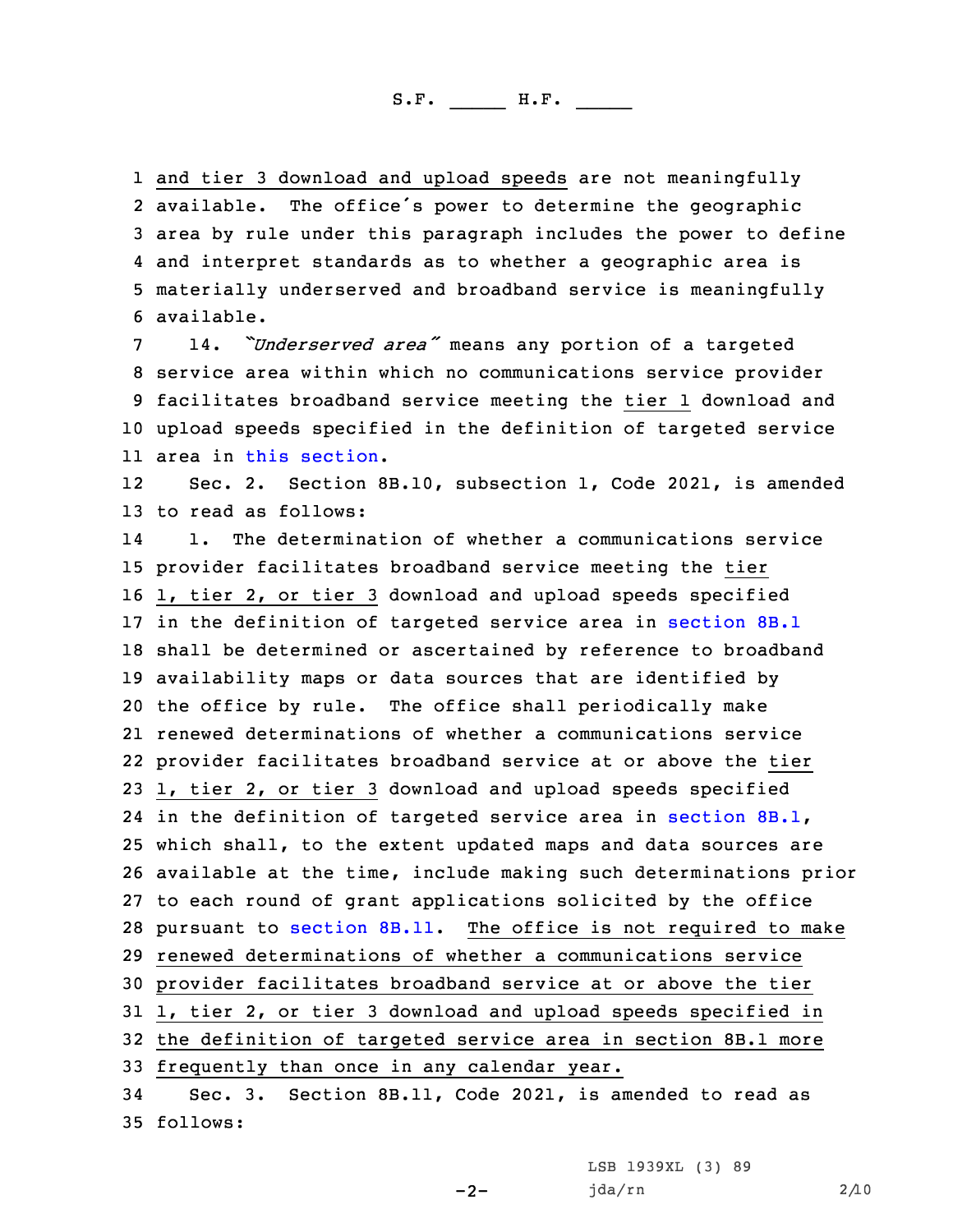1 **8B.11 Empower rural Iowa —— broadband grants —— fund.** 2 1. The office shall administer <sup>a</sup> broadband grant program designed to reduce or eliminate unserved and underserved areas in the state, leveraging federal funds and public and private partnerships where possible, by awarding grants to communications service providers that reduce or eliminate targeted service areas by installing broadband infrastructure that facilitates broadband service providing <sup>a</sup> minimum download speed of one hundred megabits per second and <sup>a</sup> minimum upload speed of one hundred megabits per second in targeted service ll areas <del>at or above the download and upload speeds specified in</del> [subsection](https://www.legis.iowa.gov/docs/code/2021/8B.11.pdf) 5, in accordance with this [section](https://www.legis.iowa.gov/docs/code/2021/8B.11.pdf).

 2. *a.* An empower rural Iowa broadband grant fund is established in the state treasury under the authority of the office. The fund shall consist of moneys available to and obtained or accepted by the office. Moneys in the fund are appropriated to the office to be used for the grant program, including for broadband mapping and the administration and operation of the grant program.

 *b.* The office shall use moneys in the fund to provide grants to communications service providers pursuant to this [section](https://www.legis.iowa.gov/docs/code/2021/8B.11.pdf). 22 The office may use not more than <del>one</del> three percent of the moneys in the fund at the beginning of the fiscal year to pay the costs and expenses associated with the administration and operation of the grant program. The office shall use moneys in the fund to leverage available federal moneys if possible. *c.* Notwithstanding [section](https://www.legis.iowa.gov/docs/code/2021/8.33.pdf) 8.33, moneys in the fund that remain unencumbered or unobligated at the close of the fiscal year shall not revert but shall remain available for expenditure for the purposes designated until three years following the last day of the fiscal year in which the funds were originally appropriated.

<sup>33</sup> *d.* Notwithstanding paragraph *"c"* or any provision to the 34 contrary, moneys in the fund that have been awarded but not 35 paid to <sup>a</sup> communications service provider shall not revert

-3-

LSB 1939XL (3) 89 jda/rn 3/10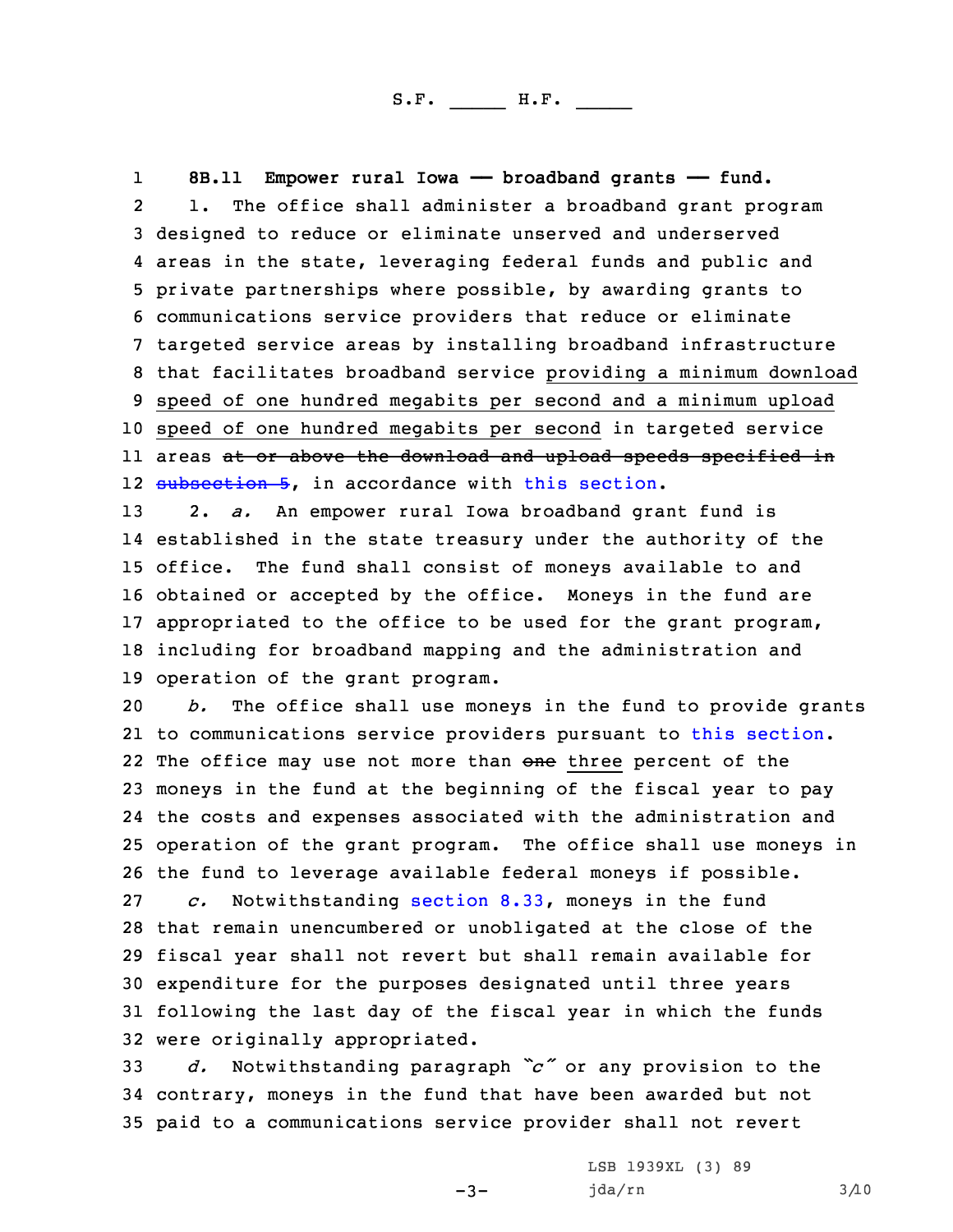but shall remain available to the office for purposes of administering the award in <sup>a</sup> manner consistent with the terms and conditions of any corresponding contract or grant agreement governing the administration of the award.

5 3. Communications service providers may apply to the office 6 for <sup>a</sup> grant pursuant to this [section](https://www.legis.iowa.gov/docs/code/2021/8B.11.pdf) for the installation of 7 broadband infrastructure that facilitates broadband service 8 providing <sup>a</sup> minimum download speed of one hundred megabits 9 per second and <sup>a</sup> minimum upload speed of one hundred megabits 10 per second in targeted service areas at or above the download 11 and upload speeds specified in [subsection](https://www.legis.iowa.gov/docs/code/2021/8B.11.pdf) 5. The office 12 shall include representatives from schools, communities, 13 agriculture, industry, and other areas as appropriate to review 14 and recommend grant awards. The office shall conduct an open 15 application review process that includes the opportunity 16 for the public to submit factual information as part of a 17 validation process to address claims that a targeted service 18 area is currently served with broadband service at or above the 19 download and upload speeds specified in [subsection](https://www.legis.iowa.gov/docs/code/2021/8B.11.pdf) 5. Upon 20 completion of the validation process, the office may modify 21 <sup>a</sup> proposed targeted service area to account for information 22 received during the validation process. The office shall make 23 available <sup>a</sup> public internet site identifying all publicly 24 available information contained in the applications, the 25 members of the review committee, <sup>a</sup> summary of the review 26 committee's recommended results, and any results of performance 27 testing conducted after the project is completed. 28 4. *a.* The office shall award grants on <sup>a</sup> competitive 29 basis for the installation of broadband infrastructure that 30 facilitates broadband service as provided in subsection 3 in 31 targeted service areas at or above the download and upload 32 speeds specified in [subsection](https://www.legis.iowa.gov/docs/code/2021/8B.11.pdf) 5, after considering the 33 following:

34 (1) The relative need for broadband infrastructure in the 35 area and the existing broadband service speeds, including

 $-4-$ 

LSB 1939XL (3) 89  $jda/rn$  4/10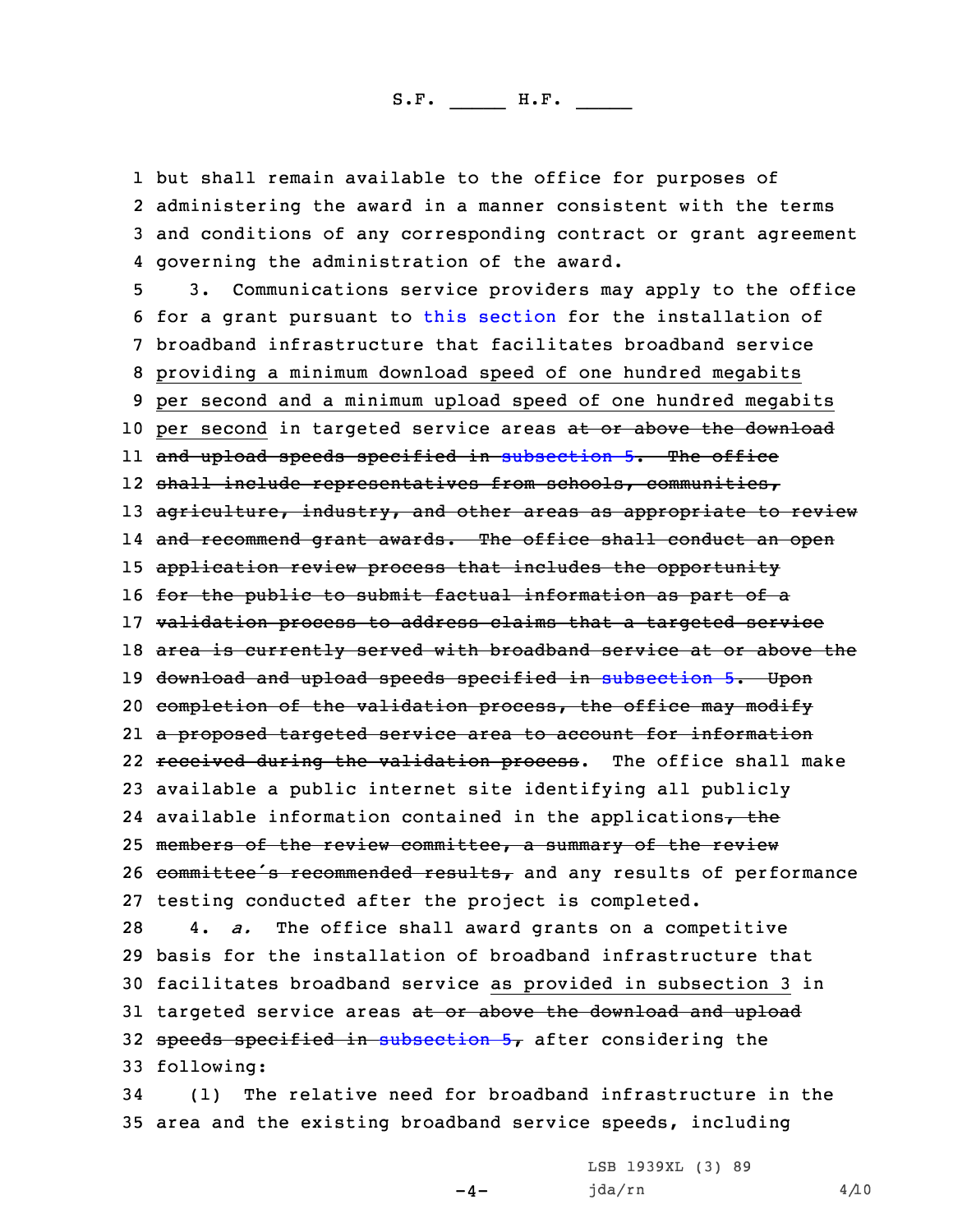1 whether the project serves <sup>a</sup> rural area or areas.

2 (2) The applicant's total proposed budget for the project, 3 including all of the following:

4 (a) The amount or percentage of local or federal matching 5 funds, if any, and any funding obligations shared between 6 public and private entities.

 (b) The percentage of funding provided directly from the applicant, including whether the applicant requested from the office an amount less than the maximum amount the office could 10 award pursuant to [subsection](https://www.legis.iowa.gov/docs/code/2021/8B.11.pdf) 5 and, if so, the percentage of the project cost that the applicant is requesting.

12 (3) The relative download and upload speeds of proposed 13 projects for all applicants.

14 (4) The specific product attributes resulting from the 15 proposed project, including technologies that provide higher 16 qualities of service, such as service levels, latency, and 17 other service attributes as determined by the office.

18  $(5)$  (4) The percentage of the homes, farms, schools, and 19 businesses in the targeted service area that will be provided 20 access to broadband service.

21 (6) The geographic diversity of the project areas of all the 22 applicants.

23  $(7)$  The economic impact of the project to the area.

24 $\{8\}$  (5) Other factors the office deems relevant.

 *b.* In considering the factors listed in paragraph *"a"* for awarding grants pursuant to this [section](https://www.legis.iowa.gov/docs/code/2021/8B.11.pdf), the office shall afford the greatest weight to the factors described in paragraph *"a"*, subparagraphs (1) through (3).

29 *c.* Except as otherwise provided in this [section](https://www.legis.iowa.gov/docs/code/2021/8B.11.pdf), the office 30 shall not evaluate applications based on the office's knowledge 31 of the applicant except for information obtained by the office 32 during the application process or period for public comment. 33 5. The office shall not award a grant pursuant to this 34 section that exceeds thirty-five percent of the communications

35 service provider's project cost. The total amount of the

-5-

LSB 1939XL (3) 89  $jda/rn$  5/10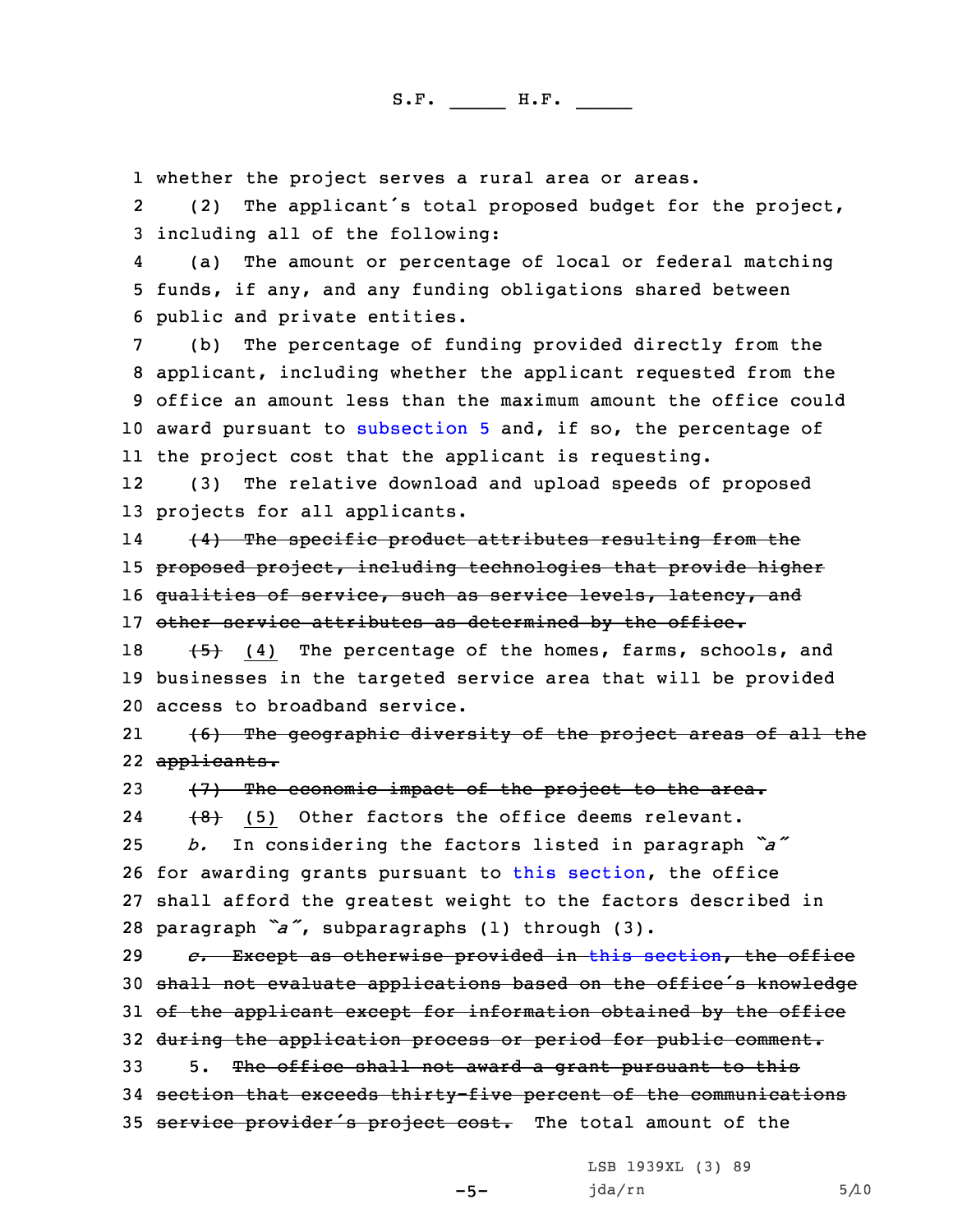1 grants the office awards from the empower rural Iowa broadband 2 grant fund pursuant to this [section](https://www.legis.iowa.gov/docs/code/2021/8B.11.pdf) shall <del>be as follows</del> not 3 exceed any of the following amounts:

4 *a.* For Seventy-five percent of <sup>a</sup> communications service <sup>5</sup> provider's project costs for projects that will result in the 6 installation of broadband infrastructure that will facilitate 7 broadband service providing <sup>a</sup> minimum download speed less than 8 one hundred megabits per second but greater than or equal to 9 the download speed specified in the definition of targeted 10 service area in [section](https://www.legis.iowa.gov/docs/code/2021/8B.1.pdf) 8B.1, and a minimum upload speed less 11 than twenty megabits per second but greater than or equal 12 <del>to the upload speed specified in the definition of targeted</del> 13 service area in [section](https://www.legis.iowa.gov/docs/code/2021/8B.1.pdf) 8B.1, the total amount of the grants 14 the office awards shall not exceed fifty percent of the moneys 15 in the fund at the beginning of the fiscal year. However, if 16 the amount requested for projects that facilitate broadband <sup>17</sup> service at the speeds described in paragraph *"b"* for the fiscal 18 year is less than the amount reserved for projects under <sup>19</sup> paragraph *"b"*, the office may award the difference to projects 20 under this paragraph for the same fiscal year in a targeted 21 service area within which no communications service provider 22 offers or facilitates broadband service that provides download 23 and upload speeds less than or equal to the tier 1 download and 24 upload speeds specified in the definition of targeted service 25 area in section 8B.1.

<sup>26</sup> *b.* For Fifty percent of <sup>a</sup> communications service provider's 27 project costs for projects that will result in the installation 28 of broadband infrastructure that will facilitate broadband 29 service providing <sup>a</sup> minimum download speed of one hundred 30 megabits per second and <sup>a</sup> minimum upload speed of twenty 31 megabits per second, the total amount of the grants the office 32 awards shall not exceed fifty percent of the moneys in the fund 33 at the beginning of the fiscal year. However, if the amount 34 requested for projects that facilitate broadband service at <sup>35</sup> the speeds described in paragraph *"a"* for the fiscal year is

LSB 1939XL (3) 89

-6-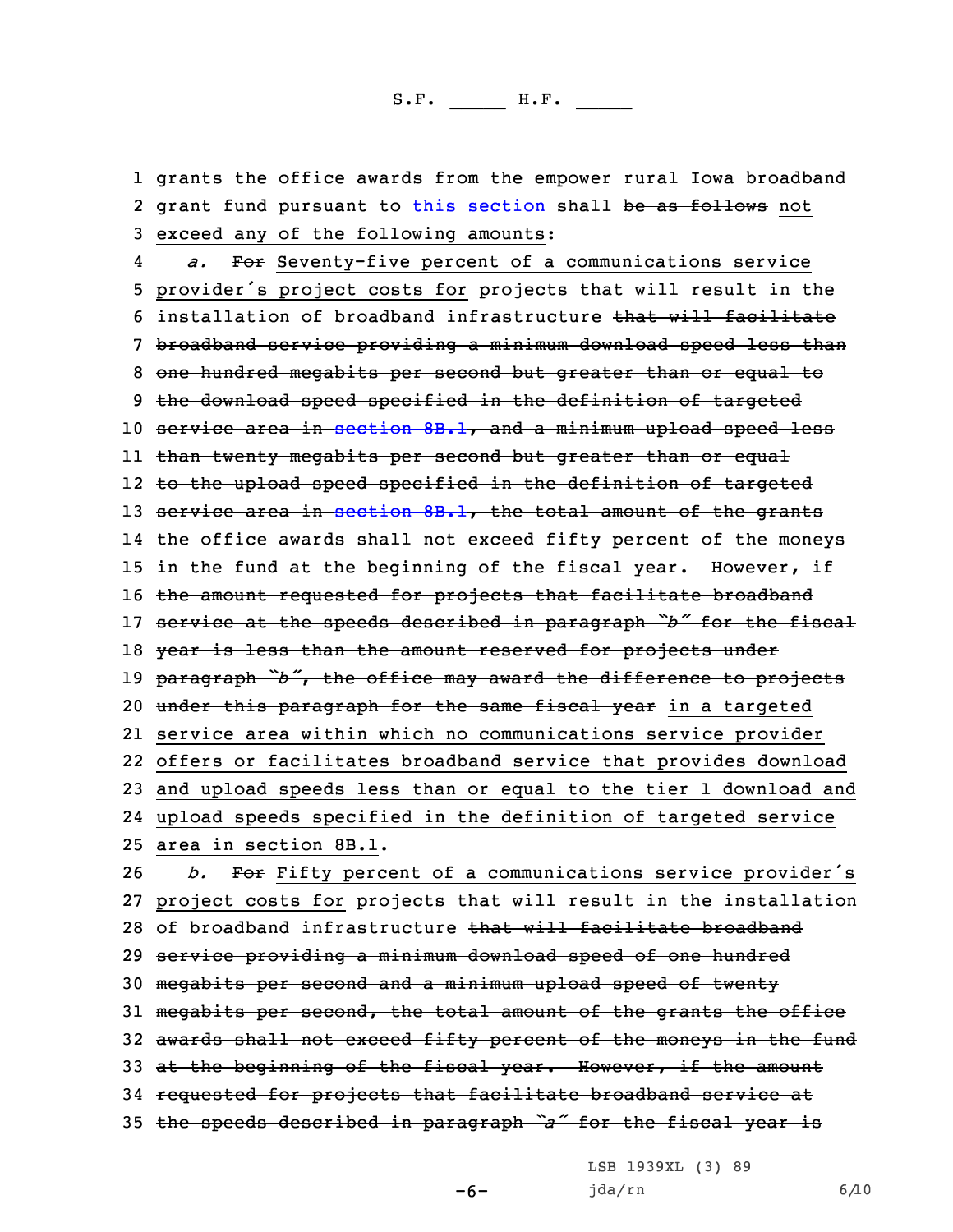1 <del>less than the amount reserved for projects under paragraph</del> *"a"*, the office may award the difference to projects under 3 this paragraph for the same fiscal year in a targeted service area within which no communications service provider offers or facilitates broadband service that provides download and upload speeds less than or equal to the tier 2 download and upload speeds specified in the definition of targeted service area in section 8B.1. *c.* Thirty-five percent of <sup>a</sup> communications service provider's project costs for projects that will result in the installation of broadband infrastructure in <sup>a</sup> targeted service area within which no communications service provider offers or facilitates broadband service that provides download speeds less than or equal to the tier 3 download speed specified in the definition of targeted service area in section 8B.1. 6. The office shall provide public notice regarding the application process and receipt of funding. 18 7. The office shall not award a grant pursuant to this 19 section on or after July 1, 2025.  $\theta$ . 7. The office may adopt rules pursuant to [chapter](https://www.legis.iowa.gov/docs/code/2021/17A.pdf) 17A interpreting this [chapter](https://www.legis.iowa.gov/docs/code/2021/8B.pdf) or necessary for administering this chapter, including but not limited to rules relating to the broadband grant program process, management, and measurements as deemed necessary by the office.  $9.8$ . The office shall adopt rules establishing procedures to allow aggrieved applicants an opportunity to challenge the office's award of grants under this [section](https://www.legis.iowa.gov/docs/code/2021/8B.11.pdf). Sec. 4. EFFECTIVE DATE. This Act, being deemed of immediate importance, takes effect upon enactment. Sec. 5. APPLICABILITY. This Act applies to applications for grants submitted pursuant to section 8B.11 on or after the effective date of this Act. EXPLANATION **The inclusion of this explanation does not constitute agreement with the explanation's substance by the members of the general assembly.**

-7-

LSB 1939XL (3) 89 jda/rn 7/10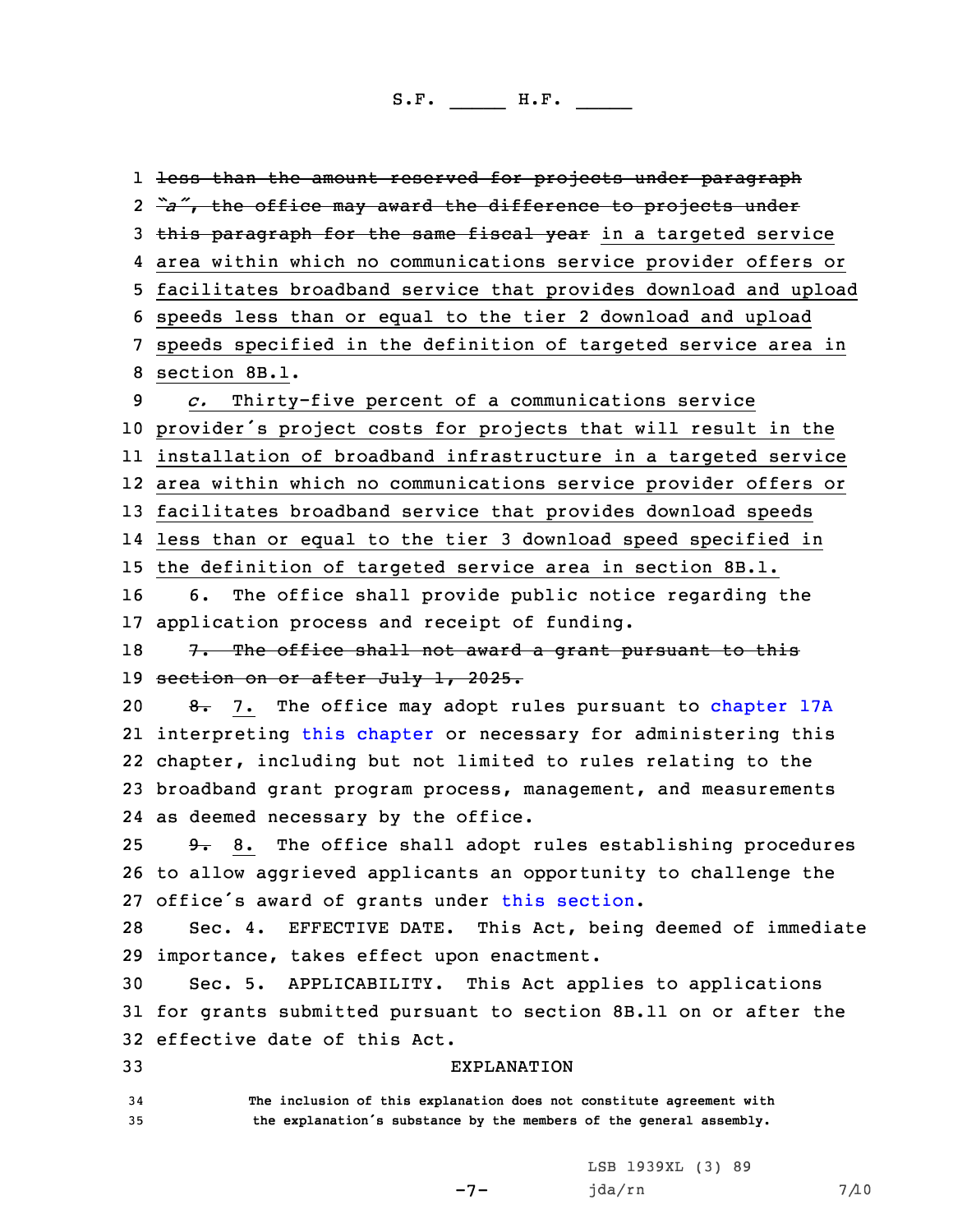1 This bill relates to broadband service, including 2 facilitating the availability of broadband service in unsecured 3 and underserved areas, and administration of the empower rural 4 Iowa broadband grant fund.

 The bill modifies the definition of "facilitate" for purposes of Code chapter 8B to mean <sup>a</sup> communications service provider's ability to provide broadband service at or above the download and upload speeds specified in the definition of <sup>a</sup> targeted service area to <sup>a</sup> home, farm, school, or business within <sup>a</sup> commercially reasonable time and at <sup>a</sup> commercially reasonable price upon request. The bill modifies the definition of "targeted service area" to mean either of the following: <sup>a</sup> United States census bureau census block located in this state, including any crop operation located within the census block, or other geographic unit the office of the chief information officer sets by rule, within which no communications service provider offers or facilitates broadband service at or above the tier 1, tier 2, or tier 3 download and upload speeds enumerated in the bill; or any geographic area, as the office sets by rule, that is materially underserved by broadband service such that tier 1, tier 2, and tier 3 download and upload speeds are not meaningfully available. The bill defines "tier <sup>1</sup>" as <sup>a</sup> minimum download speed of less than <sup>25</sup> megabits per second and <sup>a</sup> minimum upload speed of less than three megabits per second. The bill defines "tier <sup>2</sup>" as <sup>a</sup> minimum download speed of greater than or equal to 25 megabits per second but less than 50 megabits per second and <sup>a</sup> minimum upload speed of greater than or equal to three megabits per second. The bill defines "tier <sup>3</sup>" as <sup>a</sup> minimum download speed of greater than or equal to 50 megabits per second but less than 80 megabits per second. The bill modifies the definition of "underserved area" to mean any portion of <sup>a</sup> targeted service area within which no communications service provider facilitates broadband service meeting the tier 1 speeds. The bill provides that the determination of whether

 $-8-$ 

LSB 1939XL (3) 89 jda/rn 8/10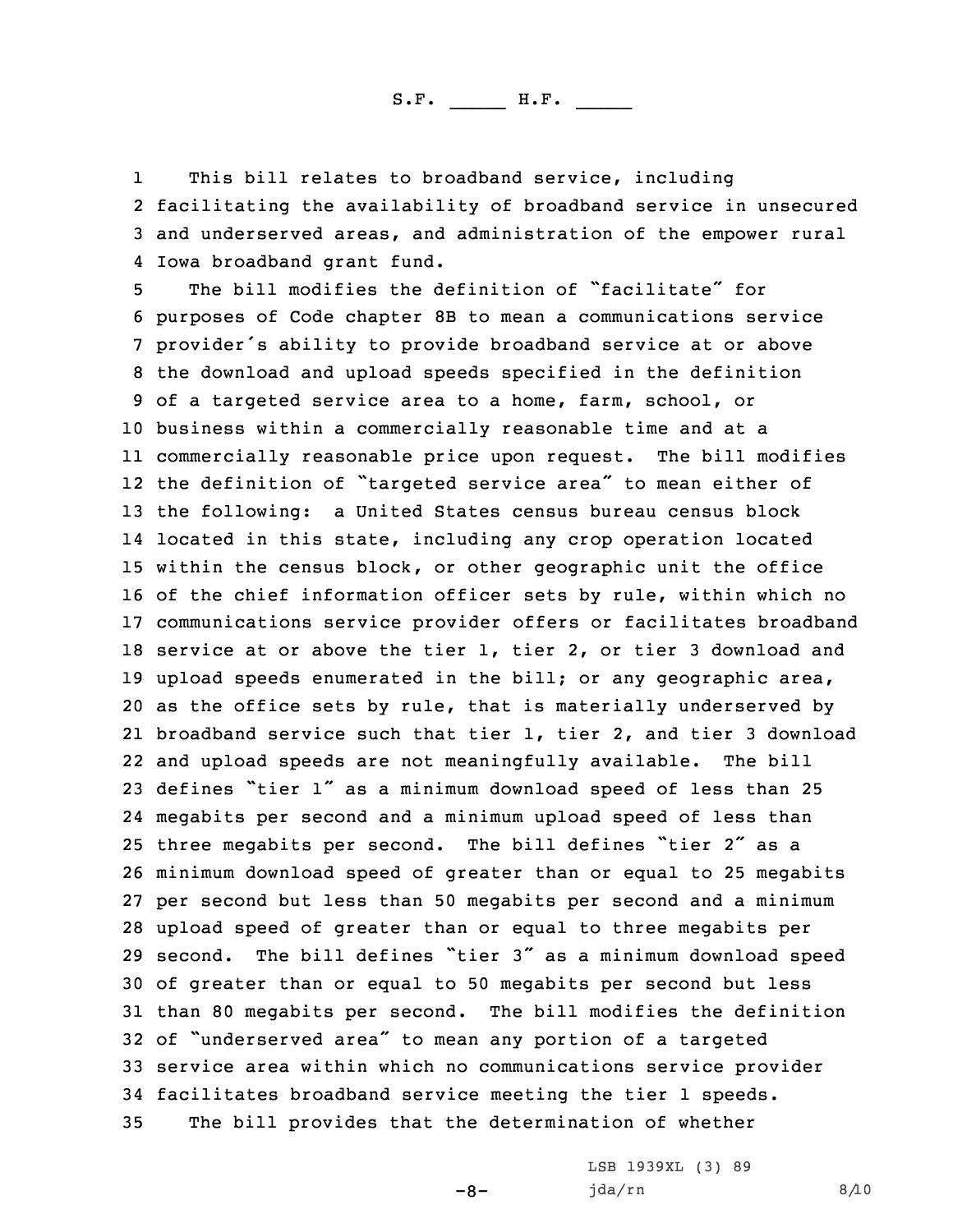<sup>a</sup> communications service provider facilitates broadband service meeting the tier 1, tier 2, or tier 3 download and upload speeds shall be determined by reference to broadband availability maps or data sources that are identified by the office by rule. The bill requires the office to periodically make renewed determinations as to whether <sup>a</sup> communications service provider facilitates broadband service at or above those download and upload speeds. The bill establishes that the office is not required to make renewed determinations more frequently than once in any calendar year.

11 The bill provides that grants from the empower rural Iowa broadband grant fund shall only be made to communications service providers that reduce or eliminate targeted service areas by installing broadband infrastructure that facilitates broadband service providing <sup>a</sup> minimum download speed of 100 megabits per second and <sup>a</sup> minimum upload speed of 100 megabits per second in targeted service areas. The bill provides that the office may use not more than 3 percent of the moneys in the fund at the beginning of the fiscal year to pay the costs associated with the administration of the grant program.

21 The bill strikes provisions relating to the application review process for applications for grants under the fund. Additionally, the bill strikes provisions relating to <sup>a</sup> review committee for the review and recommendation of grant awards. The bill also makes certain changes to what the office is to consider when reviewing an application for <sup>a</sup> grant from the 27 fund.

 The bill provides that the amount of the grants the office awards from the fund shall not exceed 75 percent of <sup>a</sup> communications service provider's project costs for projects that will result in the installation of broadband infrastructure in <sup>a</sup> targeted service area within which no communications service provider offers or facilitates broadband service that provides download and upload speeds less than or equal to the tier 1 download and upload speeds; 50 percent

 $-9-$ 

LSB 1939XL (3) 89 jda/rn 9/10